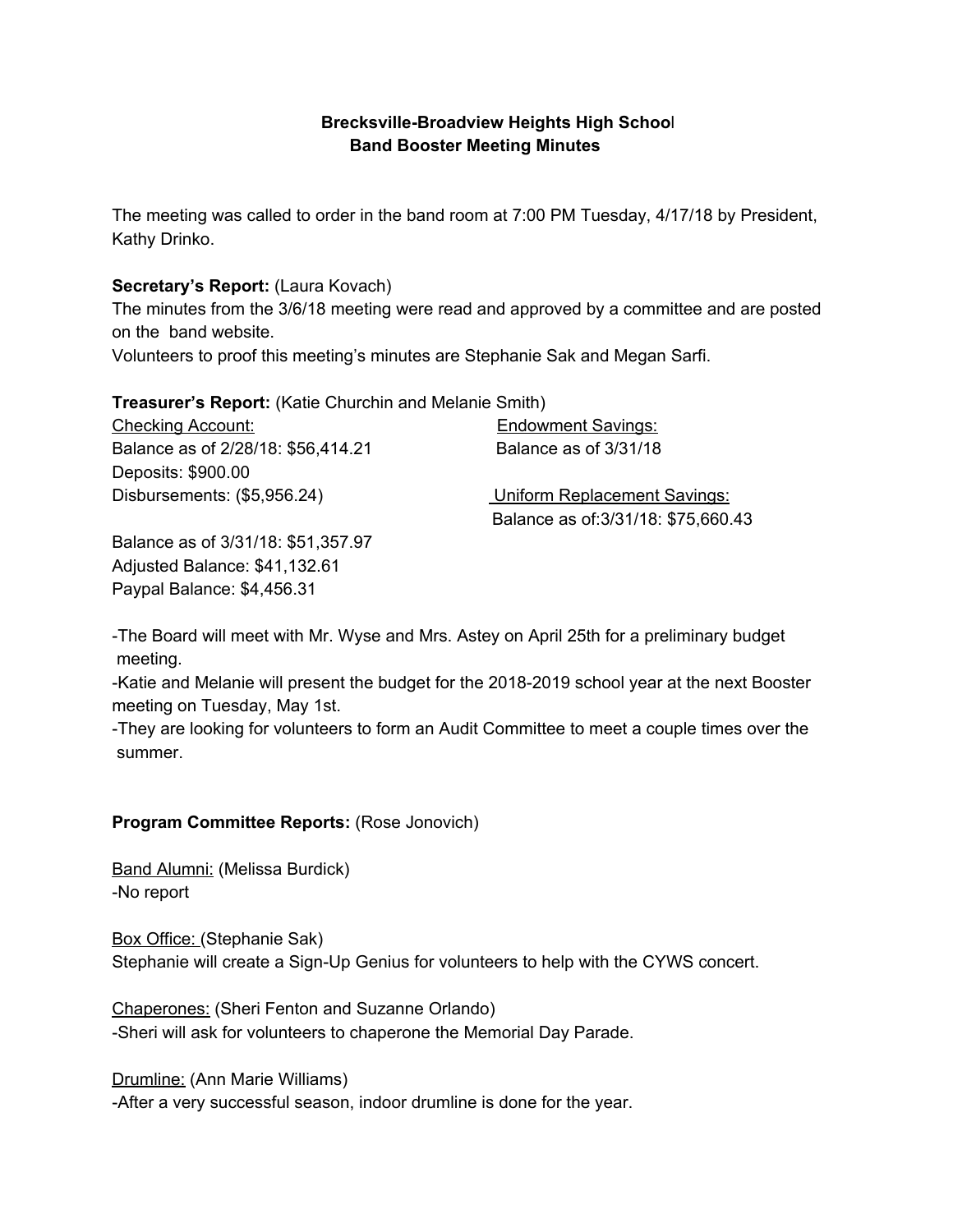-Keith Knerem asked if there were any funds the Boosters could allocate to drumline to provide costumes, equipment and other items needed.

-It was determined that drumline would have to find ways of raising money through fundraising as the Boosters cannot give money to any one particular music group.

-Mr. Wyse will look into the Student Activity Fund to see if there are any funds available there.

-Katie Churchin suggested they form a Parent Drumline Group to meet and discuss ways to raise needed funds for the Indoor Drumline.

Hospitality/Game Snacks: (Dina Packard)

-Refreshments will be provided at eighth grade band orientation.

Flagline: (Melissa Brubaker and Elena Kucharski)

-Flagline clinics will be held May 14th-17th.

-Auditions will be held May 18th.

-More information can be found on the band website.

PSO: (Michele Mihalich)

-Michele passed out information regarding the Bond Campaign to build a new Elementary School.

-The After Prom Committee is looking for volunteers to help out at After Prom.

-Megan Sarfi mentioned a fundraising event at the Northwoods Bowling Alley on May 12th from 1PM-4PM to benefit Luke Bazan.

Publicity: (Melissa Burdick) -No report.

Senior Night: (Sheyenne Uhlir and Linda Gauntner) -No Report

Swarm Board and Decorations: (Lisa Trout) -The Disney locker decorations were a big hit!

Uniforms: (Lori Reagan, Rima Julien, Sheyenne Uhlir and Linda Gauntner)

-The Uniform Committee is in the process of unpacking the uniforms and sending them off to the

cleaners.

-Collecting and checking the uniforms before the morning of the Disney trip was a huge help and will be done for future Disney trips.

-Concert uniforms will be collected after the May concert. Students should bring a change of clothes.

Summer Uniforms: (Kathy Holland and Lisa Karakostas) -Polos and shorts will be \$20 each for incoming freshmen.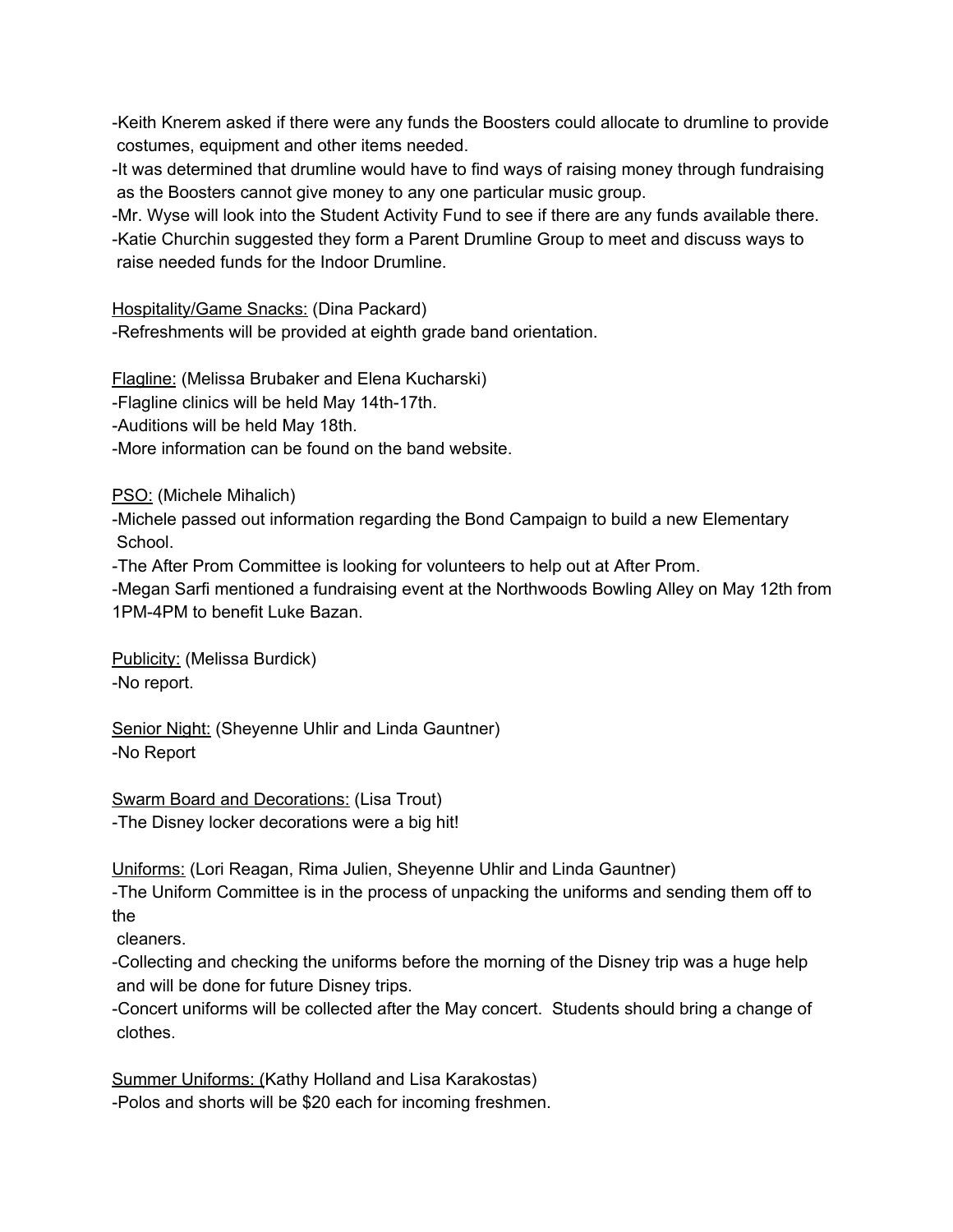Yard Signs: (Lori Samric and Ann Marie Williams) -No Report.

**Ways and Means Committee Reports:** (Amy Zajac)

Athletic Programs: (Kathy Richards and Melissa Burdick) No report.

Athletic Program Sales: (Open Position) No report.

Citrus Sales: (Carol Nixon and Allison Winokur) -No report.

Disney Raffle: (Dina Packard) No Report.

Endowment/Patrons: (Kim Traum) -No report.

Spirit Wear: (Rose Jonovich) -No report.

Pancake Breakfast/Music in Our Schools Event: (Suzanne Orlando) No report.

## **Band Director's Report:** (Mr. Wyse and Mrs. Astey)

-Mr. Wyse expressed his gratitude to Disney chaperones, the uniform committee and all who helped make the Disney trip go smoothly.

-The students were a class act throughout the trip.

-Leadership information can be found on the band website.

-Senior information sheets will be sent out soon.

-Spring band concert is Thursday, May 3rd.

-The band banquet is Monday, May 14th. Invitations will come out soon.

-The Jazz Ensemble will perform at a Senior Citizen Luncheon at the Brecksville Human Services Center on Thursday, April 26th.

**President's Report:** (Kathy Drinko)